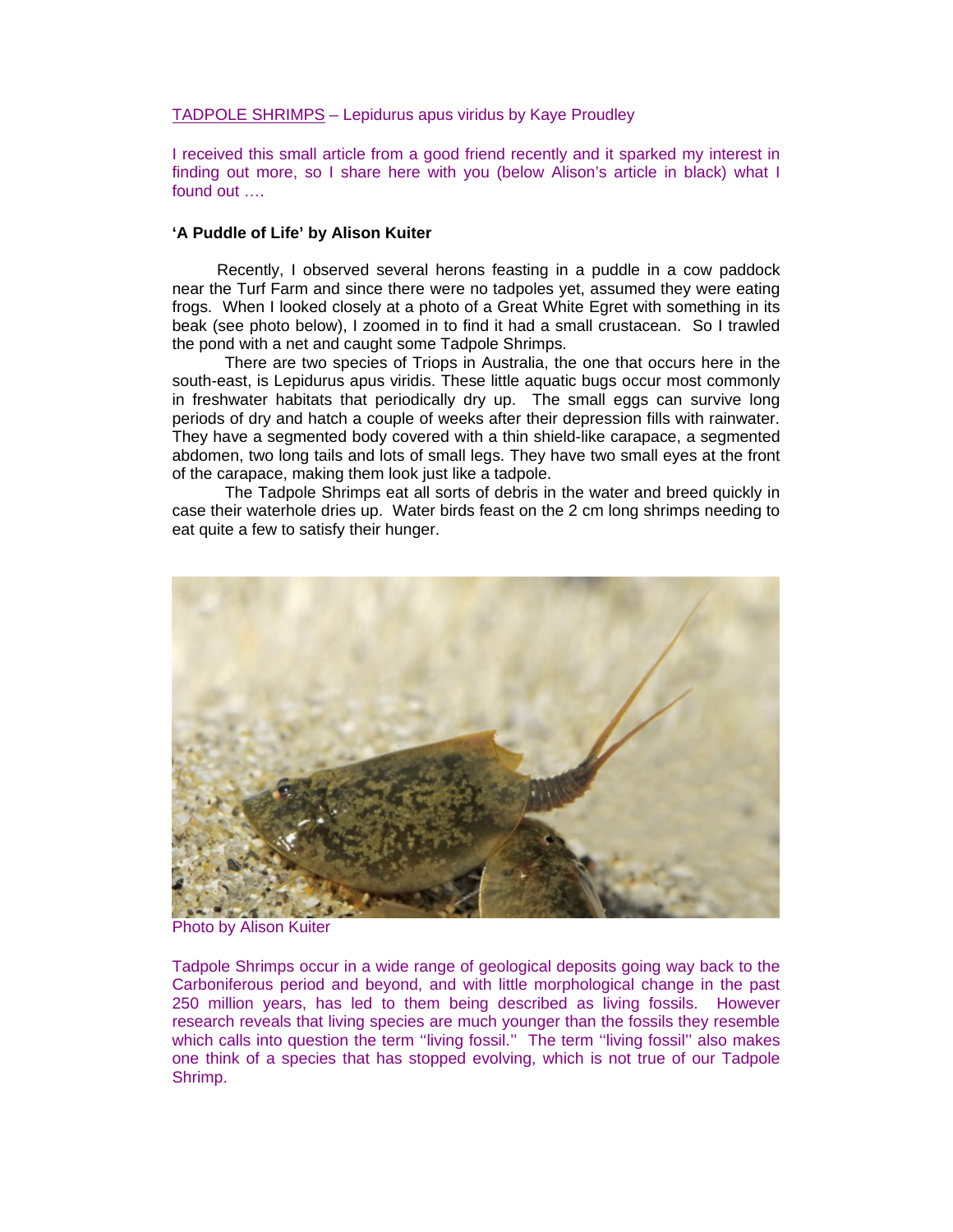There are two species of Shield or Tadpole Shrimps found in Australia. In the north, a species called Triops is found, *photo below.*



Triops australiensis by Stijn Ghesquiere from Wikimedia Commons

In the southeast of Australia there is the Triops species as well as an extra species called Lepidurus. *(See Alison's photo on page 1.)* These latter have only been found in winter and spring and in at least one species, their eggs seem to need to undergo dessication in order to hatch. Tadpole Shrimps only live a short time – one recordbreaking female in the USA lived for only 100 days.

Tadpole Shrimps' bodies are a crustacean wonder to behold - for apart from the carapace or shield on their back which is only attached at the front and can be lifted clear of their bodies, and after which they get one of their common names, they have segmented bodies, up to seventy segments, the first eleven (forming the thorax) bearing a set of leaf-like appendages or 'legs' - some of which are beaten back and forth to propel the animal through the water, others carrying ovisacs, but most of them being used to breath! Many or the rear-most segments are leg-less and form a long and mobile tail.

Imagine your legs being your lungs, your ovaries **and** your locomotive means!!

They eat by filter feeding, taking up small particles from the waters around them and preying on small animals.

Lepidurus apus viridis are found the world over except for the Antarctic, Arctic and marine or salty habitats.They are found in stagnant shallow water in pools sometimes only a few square feet in area.

The spring rains form these pools in gravel pits or clay mud-holes or even sometimes in the temporary and very small holes formed by the hooves of stock animals. The sudden appearance of shield shrimps is due to the rapid development of the "winter" or "resting" eggs. It is known that some eggs laid hatch straight away whilst others form **\***oocytes and stay in the soil after the pool dries up and will finish growing and hatch next time the pool forms, staying viable for up to ten years or more without water. Their rate of growth must be very great, for before the turn of the  $19<sup>th</sup>$  century it was said (of collecting full-grown specimens of the allied genus *Apus*) they were collected "certainly not more than two weeks after a fall of rain." These shrimps are able to grow to adult size in less than three weeks.

**\***Oocytes are a large and complex female germ cell, in other words, an immature ovum or egg cell.